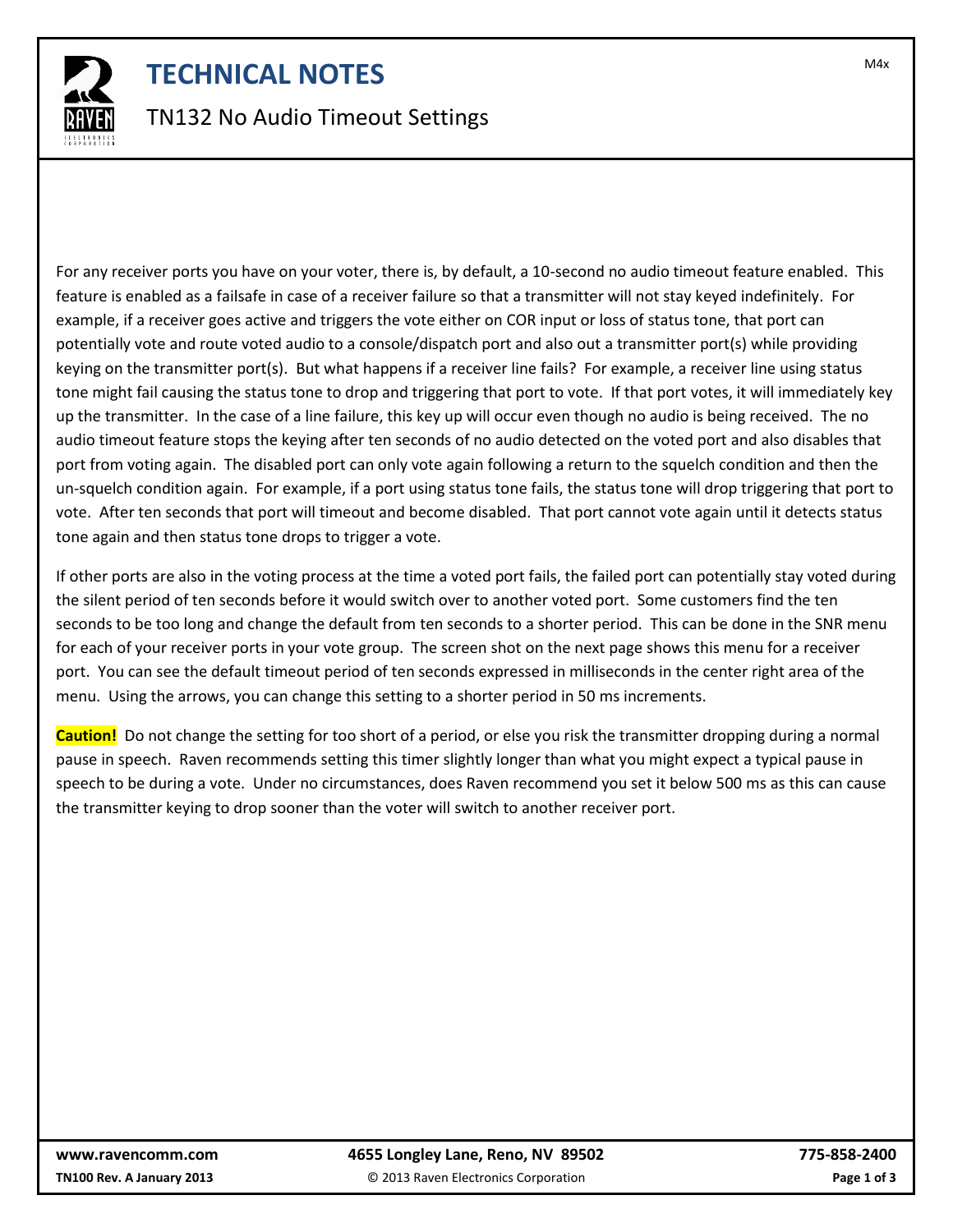

# **TECHNICAL NOTES TECHNICAL NOTES**

#### TN132 No Audio Timeout Settings